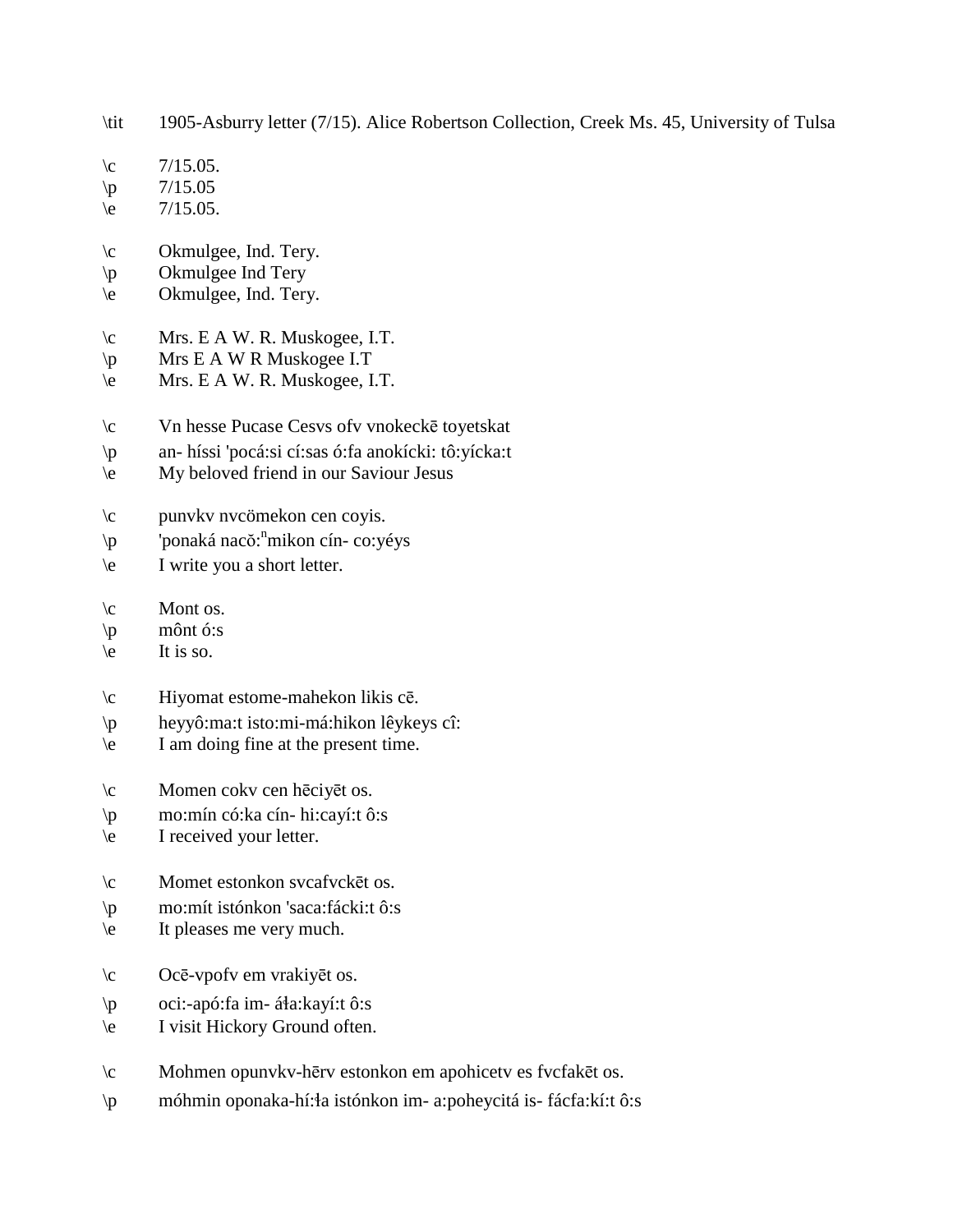- \e We have the opportunity of hearing wonderful gospel sermons in full services.
- \c Emekusapvlke sepeko-mahe omēt os.
- \p imi:kosa:pâlki sipiko-má:hi: ó:mi:t ô:s
- \e There are so few Christians gathering here.
- \c Momet Este-cate-mahhe maketv es fackusēt os.
- \p mo:mít isti-ca:ti-máhhi ma:kitá is- fă:<sup>n</sup>ckosi:t ô:s
- \e There are mostly full-bloods here.
- \c Momis hvte vlicecepē omēt os, opunvkv-hērv mapohicetv.
- \p mô:meys hatí aleyci:cipí: o:mí:t ó:s oponaka-hí:!a 'ma:poheycitá
- \e But it seems that these Christian ways are only in their beginnings.
- \c Momen hofonekon es vn momēn nvkvftēcetvn ciyacēt os.
- \p mo:mín hofónikon is- an- mó:mi:n nakafti:citán cayá:ci:t ó:s
- \e Very soon I would like to conduct a meeting here.
- \c Nettv hokkolē emekusvpkv ocvrēn en kowiyēt os.
- \p nítta hokkô:li: imi:kosápka o:cá¬i:n in- kó:<sup>n</sup>wayi:t ô:s
- \e My plans would be to hold a two-day meeting.
- \c Mohmen cokv-heckv tis ocēma sepekot omvtēt ont os.
- \p móhmin co:ka-hícka -teys o:cí:ma: sipíko:t ô:mati:t ônt ó:s
- \e There are no bible classes like we used to have.
- \c Monkv nake kerretv here [lapke?] esyomat kerretv en yekcepēt os.
- \p mônka nâ:ki ki\itá hĭ:<sup>n</sup>i: [?] isyô:ma:t ki\itá in- yikcipí:t ô:s
- \e Therefore it is not easy to learn.
- \c Momet Este-catvlke es em afvcketv etem vpokusē omēt os.
- \p mo:mít isti-ca:tâlki is- im- a:fackitá itim- apó:kosi: o:mí:t ó:s
- \e At this time all the Indians are joyously working in one accord.
- \c Momet orē hēren etem vsehēpeyēt os.
- \p mo:mít oli: hí:<sup>n</sup>lin itim- asíhi:piyí:t ô:s
- \e We are able to exhort one another in the work.
- \c Mome estomis apohiceko omēt etohkvlket opunvkv-hērv em apohicat svsēt os.
- \p mo:mí: istô:meys a:pohéyciko: ó:mi:t itohkâlkit oponaka-hí:!a im- á:poheycâ:t sasí:t ô:s
- \e But there are those who gather in small groups and ignore the gospel though they hear it.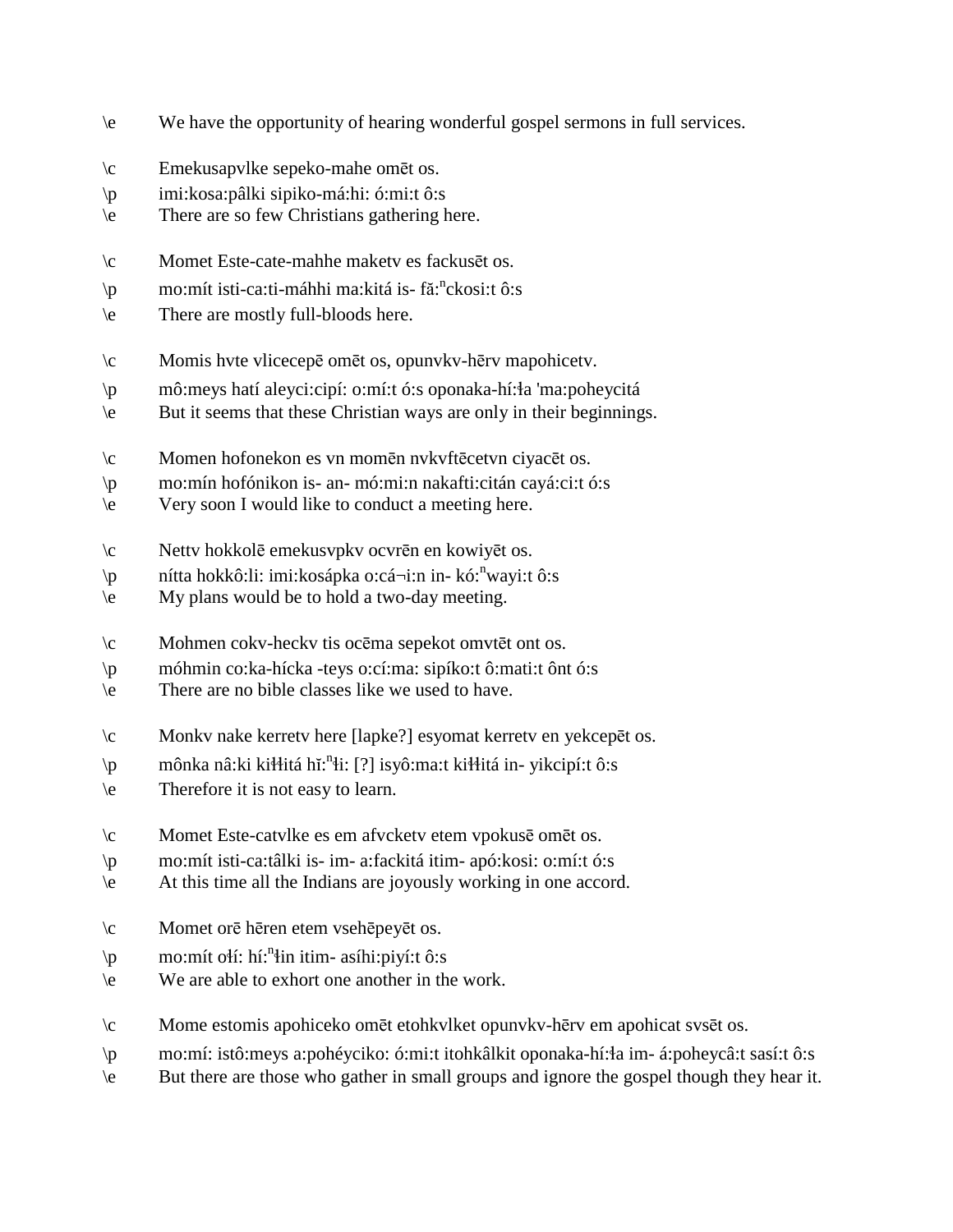- \c Sukhv honecv vyvkhvmkvn este yvmvsecēt ohmekos.
- \p sokha- honí:ca ayakhámkan ísti yamási:cít óhmiko:s
- \e Man is not able to domesticate and tame wild hogs.
- \c Mvt omēt os cē.
- $\pi$  mát ó:mi:t ó:s cî:
- \e They are like that.
- \c Momen erkenvkv em etvkv oh vpeyetv eyacvkekot os.
- \p mo:mín i!kináka im- i:taká ohh- apiyitá iya:cakíko:t ô:s
- \e Many preachers will not go to them and preach.
- \c Momis yvmvsvkē ehute ocvkepē fullepat tvlkusen oh pefatkēt os.
- \p mô:meys yamasakí: ihóti o:cakípi: fólli:pá:t- tálkosin oh- pifa:tkí:t ô:s
- \e They are all very attentive to only the stable Christians.
- \c Nake estomēn en pvlvtakis hompvranē-tvlkes komvkēt os cē.
- $\pi$  nâ:ki istó:mi:n ín- pala:takêys hómpa $a$ :ní:-tâlkis ko:makí:t ô:s cî:
- \e Regardless of what is fed them they will eat. That's what I think.
- \c Mohmen cokv-testemvn omvlece-mahē tokoseko en hommv ocema oman eyahocēt os.
- \p móhmin co:ka-téstamin omalici-má:hi: tókosiko: in- homá o:cí:ma: ô:ma:n iya:hocí:t ô:s
- \e We have great need for the first Testament we had, which was a very limited work.
- \c Pun heckuecēs cv kicet cokv antotet omhoyen okis.
- \p pon- híckoycí:s ca- keycít có:ka a:antô:tit ómho:yín o:kéys
- \e I received a letter saying you could furnish these for us.
- \c Omvlēcaten acvkicēt os.
- \p omalí:ca:tin á:cakeycí:t ó:s
- \e Also a more complete one is needed
- \c Makakēt os cē.
- \p má:ka:kí:t ô:s cî:
- $\text{e}$  they say.
- \c Mohmen hvtvm cokv-esyvhiketv vpohakēt os cē.
- \p móhmin hatâm co:ka-isyaheykitá apóha:kí:t ô:s cî:
- \e They also request some song books.
- \c Monkv punvkv yomusen cen coyis.
- \p mônka 'ponaká yô:mosin cín- co:yéys
- $\neq$  So this is all I now write to you.